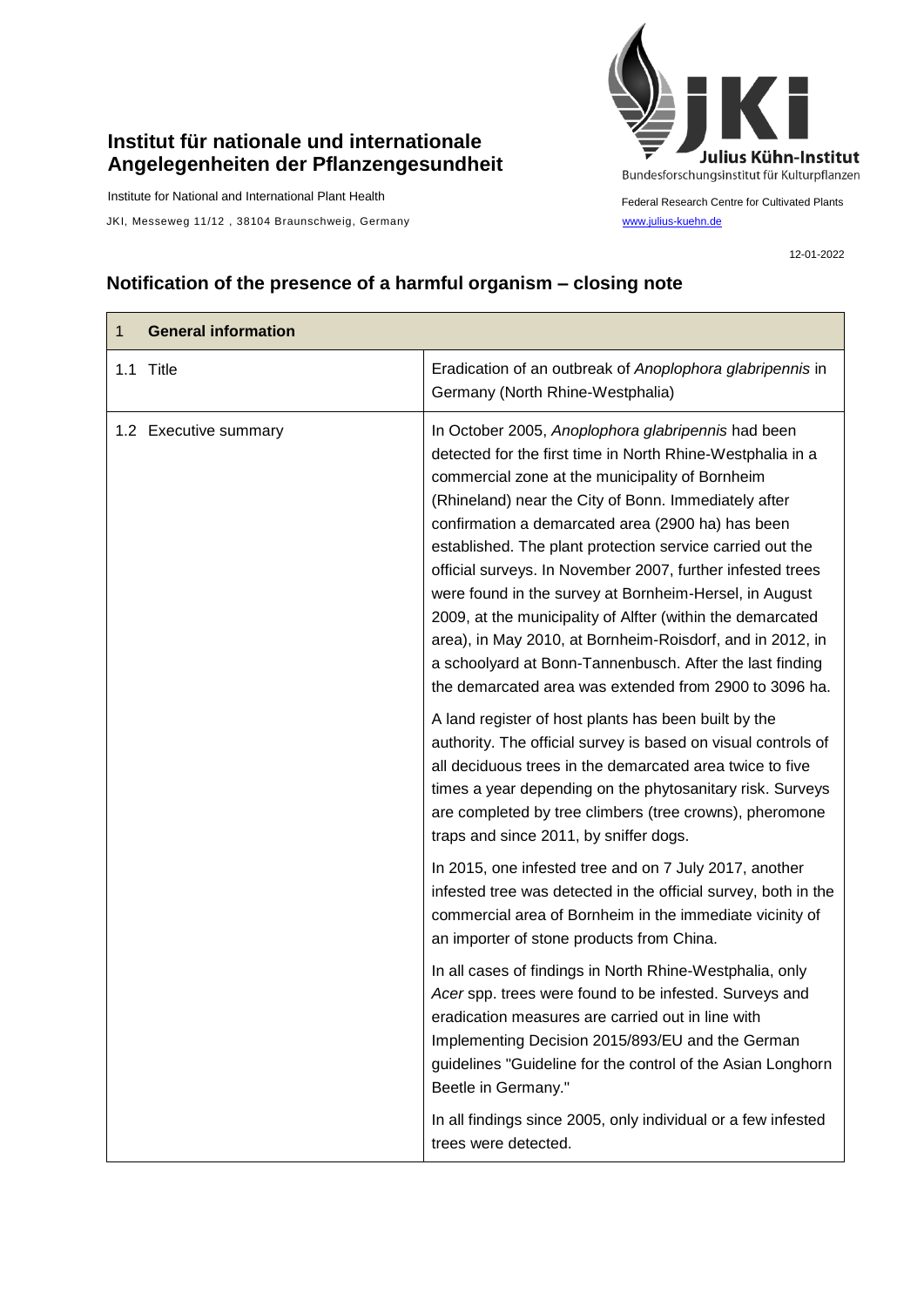|    |                                                                     | In the last 4 years since the last finding of<br>Anoplophora glabripennis in 2017, the demarcated<br>area in North-Rhine Westphalia was intensively<br>investigated. The inspections were carried out by the<br>employees of the competent authority and<br>additionally, tree climbers, sniffer dogs and<br>pheromone traps were involved. No Anoplophora<br>glabripennis has been found since 2017.<br>Therefore, the outbreak is considered to be eradicated<br>and the concerned demarcated area has been lifted on<br>30 <sup>th</sup> November 2021. |
|----|---------------------------------------------------------------------|------------------------------------------------------------------------------------------------------------------------------------------------------------------------------------------------------------------------------------------------------------------------------------------------------------------------------------------------------------------------------------------------------------------------------------------------------------------------------------------------------------------------------------------------------------|
| 2  | Information concerning the single authority and responsible persons |                                                                                                                                                                                                                                                                                                                                                                                                                                                                                                                                                            |
| 21 | Notification from                                                   | Julius Kühn-Institut (JKI),<br>Institute for National and International Plant Health,<br>Germany                                                                                                                                                                                                                                                                                                                                                                                                                                                           |
|    | 2.2 Official contact:                                               | Katrin Kaminski,<br>Tel: +49(0)531 299 3378, outbreaks@julius-kuehn.de                                                                                                                                                                                                                                                                                                                                                                                                                                                                                     |
| 3  | Location                                                            |                                                                                                                                                                                                                                                                                                                                                                                                                                                                                                                                                            |
|    | $0.4 \text{ J}$                                                     | Nauth Dhina Wastabalis in Daughsin                                                                                                                                                                                                                                                                                                                                                                                                                                                                                                                         |

| l 3.1 | Location                                       | North Rhine-Westphalia in Bornheim                                                                                |
|-------|------------------------------------------------|-------------------------------------------------------------------------------------------------------------------|
|       | Reason of the notification and the pest status |                                                                                                                   |
|       |                                                | $\mid$ 4.1 First finding in Germany or in the area $\mid$ Confirmed appearance of the harmful organism in part of |

 $\mathbf{I}$ 

|     | 4.1 First finding in Germany or in the area                                                                                           | Confirmed appearance of the harmful organism in part of<br>the territory of Germany, in which its presence was<br>previously unknown. |
|-----|---------------------------------------------------------------------------------------------------------------------------------------|---------------------------------------------------------------------------------------------------------------------------------------|
|     | 4.2 Pest status of the area where the<br>harmful organism has been found<br>present, after the official confirmation.                 | Absent: Pest found present but eradicated                                                                                             |
|     | 4.3 Pest status in Germany before the<br>official confirmation of the presence, or<br>suspected presence, of the harmful<br>organism. | Transient, actionable, under eradication                                                                                              |
|     | 4.4 Pest status in Germany after the<br>official confirmation of the presence of<br>the harmful organism.                             | Transient, actionable, under eradication                                                                                              |
| 5   | Finding, sampling, testing and confirmation of the harmful organism                                                                   |                                                                                                                                       |
| 5.1 | How the presence or appearance of<br>the harmful organism was found.                                                                  | Information submitted by professional operators,<br>laboratories or other persons.                                                    |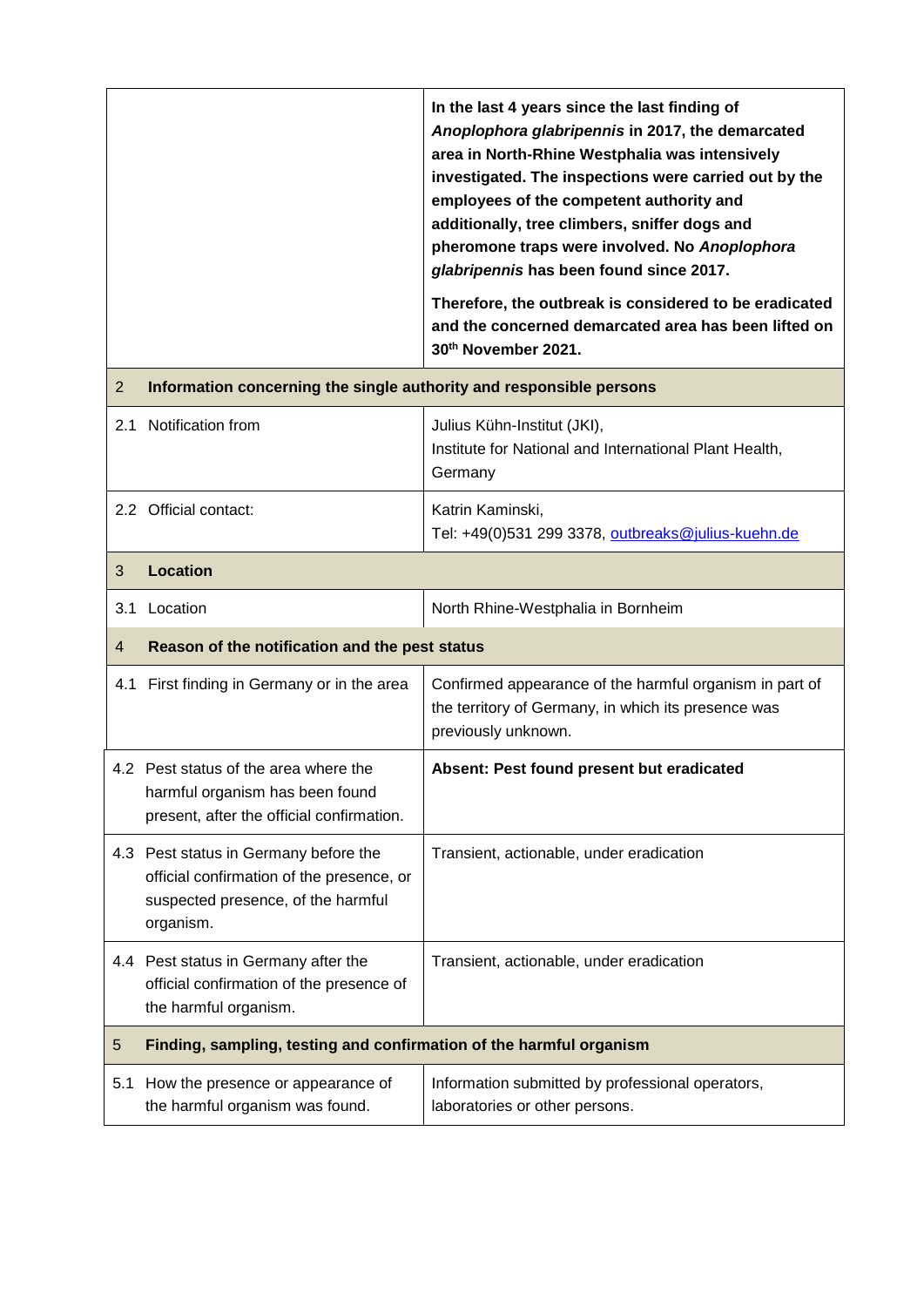|     |                                                                          | The center of the infested area is a commercial zone. The<br>first finding was in the immediate vicinity of an importer of<br>stone products from China who imports via Rotterdam.                                                                                                                                                                                                                                                                                                                                                                                                                                                            |
|-----|--------------------------------------------------------------------------|-----------------------------------------------------------------------------------------------------------------------------------------------------------------------------------------------------------------------------------------------------------------------------------------------------------------------------------------------------------------------------------------------------------------------------------------------------------------------------------------------------------------------------------------------------------------------------------------------------------------------------------------------|
|     | 5.2 Date of finding:                                                     | 29-09-2005                                                                                                                                                                                                                                                                                                                                                                                                                                                                                                                                                                                                                                    |
|     | 5.3 Sampling for laboratory analysis.                                    | Date of sampling: 29-09-2005                                                                                                                                                                                                                                                                                                                                                                                                                                                                                                                                                                                                                  |
|     |                                                                          | Samples were taken from suspicious trees. If available,<br>larvae, pupae and adult beetles were taken for laboratory<br>analysis. Microscopic analysis of the larvae and beetles<br>were carried out in the Diagnostic Division of the Plant<br>Protection Service of the Agricultural Chamber North<br>Rhine-Westphalia and PCR analysis took place in the<br>Federal Forest Office in Vienna, Austria, and<br>entomological diagnosis by laboratory of plant protection<br>service North Rhine-Westphalia. Since 2012, PCR<br>analysis for ALB is carried out in the laboratory of the Plant<br>Health Authority of North Rhine-Westphalia. |
|     | 5.4 Name and address of the Laboratory                                   | Department of Forest Protection<br>Seckendorff-Gudent-Weg 8<br><b>1131 Wien</b><br>Austria<br>Landwirtschaftskammer Nordrhein-Westfalen<br>Pflanzenschutzdienst<br>Gartenstraße 11<br>50765 Köln-Auweiler<br>Germany                                                                                                                                                                                                                                                                                                                                                                                                                          |
|     | 5.5 Diagnostic method                                                    | According to peer reviewed protocols                                                                                                                                                                                                                                                                                                                                                                                                                                                                                                                                                                                                          |
|     | 5.6 Date of official confirmation of the<br>harmful organism's identity. | 06-10-2005                                                                                                                                                                                                                                                                                                                                                                                                                                                                                                                                                                                                                                    |
| 6   | Infested area, and the severity and source of the outbreak in that area  |                                                                                                                                                                                                                                                                                                                                                                                                                                                                                                                                                                                                                                               |
| 6.1 | Characteristics of the infested area<br>and its vicinity.                | Open air - public sites                                                                                                                                                                                                                                                                                                                                                                                                                                                                                                                                                                                                                       |
|     |                                                                          | Plant already planted, not to be reproduced or moved                                                                                                                                                                                                                                                                                                                                                                                                                                                                                                                                                                                          |
|     | 6.2 Host plants in the infested area and its<br>vicinity                 | Acer spp.                                                                                                                                                                                                                                                                                                                                                                                                                                                                                                                                                                                                                                     |
| 6.3 | Infested plant(s), plant product(s) and<br>other object(s).              | Acer spp. (42 pce.)<br>In the period 2005 to 2017, 42 infested trees have been<br>detected in the demarcated area. In the same period, 1432<br>trees have been destroyed precautionary.                                                                                                                                                                                                                                                                                                                                                                                                                                                       |
|     | 6.4 Severity of the outbreak.                                            | The plant protection service is not expecting the<br>establishment and spread of the pest because of the                                                                                                                                                                                                                                                                                                                                                                                                                                                                                                                                      |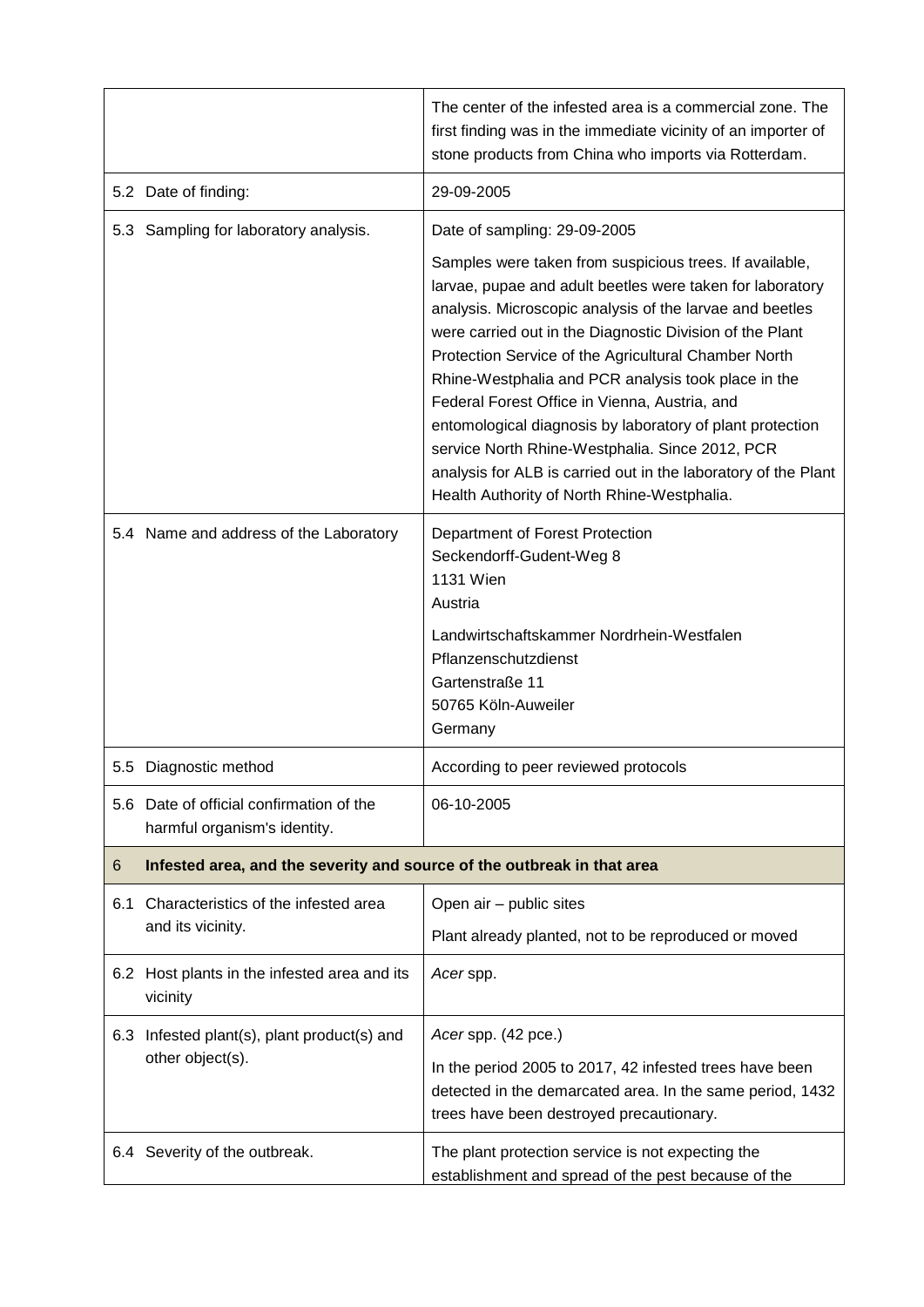|                |                                                                 | structure of the demarcated area that is characterized by<br>commercial zones and housing areas with little tree<br>population, large horticultural production sites (fields for<br>production of fresh vegetables and herbaceous<br>ornamental plants). Therefore, the success of the intensive<br>eradication program is expected. No further infestation<br>could be detected within the last 3 years.<br>Update 2022: No further infestation could be detected<br>in 2021, in total within the last four years.                                                                                                                                                                                                                                                                                                                                                                                                                                                                                                                                                                              |
|----------------|-----------------------------------------------------------------|--------------------------------------------------------------------------------------------------------------------------------------------------------------------------------------------------------------------------------------------------------------------------------------------------------------------------------------------------------------------------------------------------------------------------------------------------------------------------------------------------------------------------------------------------------------------------------------------------------------------------------------------------------------------------------------------------------------------------------------------------------------------------------------------------------------------------------------------------------------------------------------------------------------------------------------------------------------------------------------------------------------------------------------------------------------------------------------------------|
|                | 6.5 Source of the outbreak                                      | The source of the first infection in 2005 was probably an<br>introduction with wooden packing material from China. The<br>introduction, however, could not be associated directly<br>with a consignment. ALB has only been found in trees in<br>the immediate surroundings of an importer of stones from<br>China and not in the packing material. The company was<br>not registered at this time.                                                                                                                                                                                                                                                                                                                                                                                                                                                                                                                                                                                                                                                                                               |
| $\overline{7}$ | <b>Official phytosanitary measures</b>                          |                                                                                                                                                                                                                                                                                                                                                                                                                                                                                                                                                                                                                                                                                                                                                                                                                                                                                                                                                                                                                                                                                                  |
| 7.1            | Adoption of official phytosanitary<br>measures.                 | Those measures are taken inside the demarcated area<br>- Establishment of a demarcated area in the surrounding<br>of 2 km round the infested trees, in total 2900 ha firstly,<br>then extended to 3096 ha.<br>- Intensive surveys in the demarcated area started<br>immediately after the confirmation of ALB. The plant<br>protection service inspects the deciduous trees every 3-4<br>weeks. Inspections are carried out from the ground level<br>(also with binoculars) or in cases of suspicion with the help<br>of hydraulic work platforms. Larger and particularly<br>endangered trees are climbed and checked by tree<br>climbers. Since May 2011, specially trained ALB sniffing<br>dogs were used. The entire demarcated area is inspected<br>according to the requirements of the "Guideline for the<br>control of the Asian Longhorn Beetle in Germany".<br>Inspections are carried out during the vegetation period<br>from April until October by regular inspections of the trees<br>for infestation signs and during the period of dormancy<br>from November until March twice. |
|                | 7.2 Date of adoption of the official<br>phytosanitary measures. | 12-10-2005<br>In 2005, ALB was found for the first time at this location in<br>a street of the industrial estate of the city of Bornheim<br>adjacent to an importer of stones and pottery from China.<br>In 2006, in the street of the industrial area (500 m radius<br>zone around the infested site) another infested Acer was<br>found with larvae activity (wood chips) in the survey. In                                                                                                                                                                                                                                                                                                                                                                                                                                                                                                                                                                                                                                                                                                    |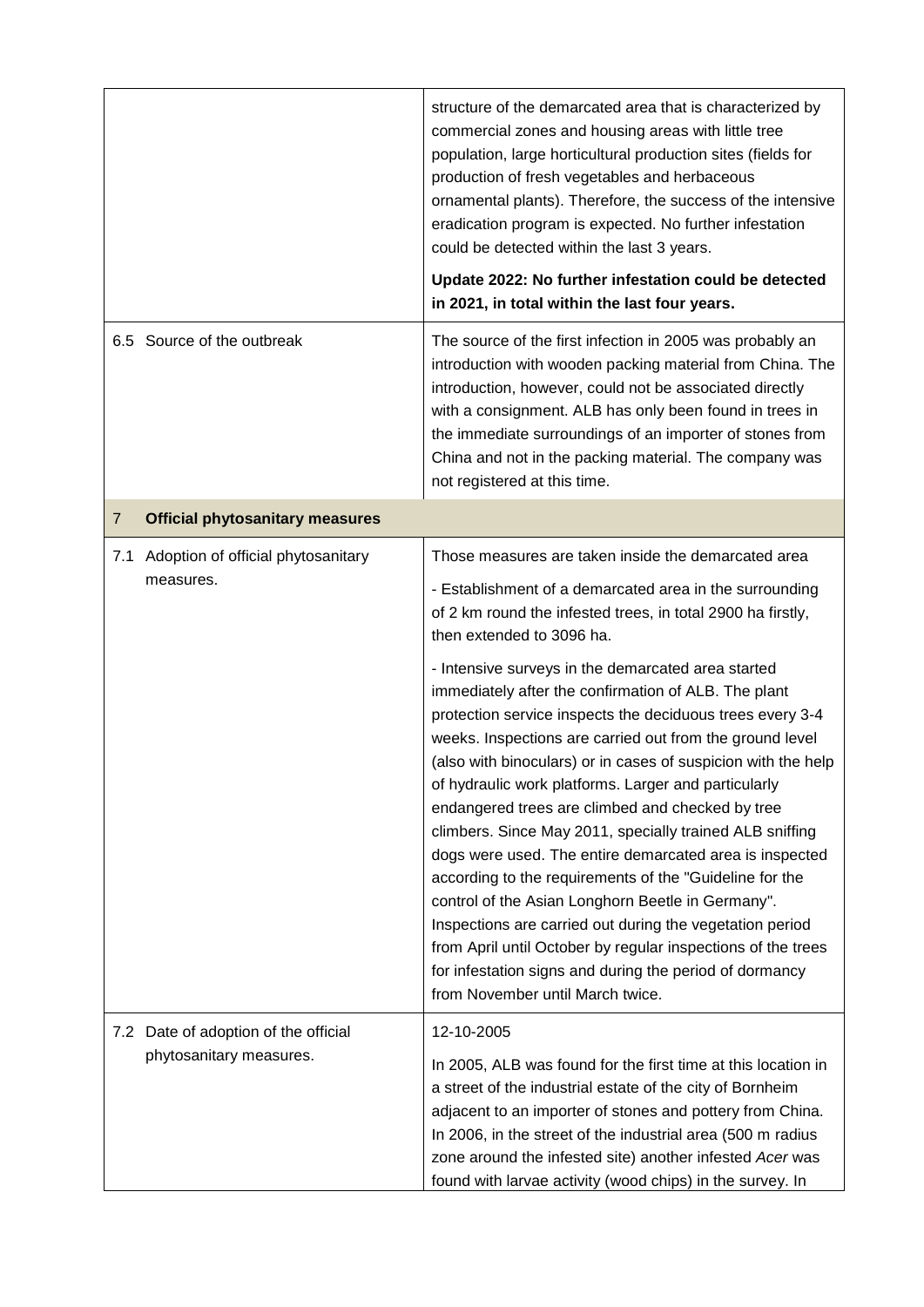|                                                                                   | November 2007, an infestation of ALB was found in<br>Bornheim Hersel. In the year 2009, an outbreak in the<br>neighbouring community of Alfter was found and the<br>demarcated area was extended to the current 3096 ha<br>(attached map). In early May 2010, phytosanitary<br>inspectors found two other infested Acer during their<br>controls close to the first infested site of 2005 (Chinese<br>stone trade). Also in early May 2010, infestation signs<br>(holes) of ALB were discovered in Acer on former nursery<br>site (no longer used) in 500 m distance from the first<br>infestation of 2005 (stone trade). In July 2010, the<br>inspectors found 3 A. platanoides with ALB larvae activity<br>in the immediate vicinity of the Alfter site of 2009. The<br>trees were uprooted and destroyed. In 2012, three infested<br>Acer trees were detected during the official surveys in a<br>school yard in Bonn-Tannenbusch. The infested trees<br>were felled and preventive felling of 300 Acer trees was<br>carried out in the surrounding of 250 m round the infested<br>trees without any finding of further infestations. All trees<br>were destroyed by shredding and burning. The<br>demarcated area had to be extended to 3096 ha. In 2015,<br>one infested tree (Acer) was found during the official<br>survey in the commercial zone near the place of the first<br>finding of 2005 (importer of stone products). In July 2017,<br>an infested Acer was detected 100 m away from the<br>importer of stone products in the commercial zone of<br>Bornheim. The infested tree and the trees in the<br>surrounding were felled and destroyed. Eradication<br>measures in the demarcated area will be carried out until<br>the end of November 2021.<br>There were no further findings. |
|-----------------------------------------------------------------------------------|---------------------------------------------------------------------------------------------------------------------------------------------------------------------------------------------------------------------------------------------------------------------------------------------------------------------------------------------------------------------------------------------------------------------------------------------------------------------------------------------------------------------------------------------------------------------------------------------------------------------------------------------------------------------------------------------------------------------------------------------------------------------------------------------------------------------------------------------------------------------------------------------------------------------------------------------------------------------------------------------------------------------------------------------------------------------------------------------------------------------------------------------------------------------------------------------------------------------------------------------------------------------------------------------------------------------------------------------------------------------------------------------------------------------------------------------------------------------------------------------------------------------------------------------------------------------------------------------------------------------------------------------------------------------------------------------------------------------------------------------------------------------------------------------------------|
| 7.3 Identification of the area covered by<br>the official phytosanitary measures. | 3096 ha                                                                                                                                                                                                                                                                                                                                                                                                                                                                                                                                                                                                                                                                                                                                                                                                                                                                                                                                                                                                                                                                                                                                                                                                                                                                                                                                                                                                                                                                                                                                                                                                                                                                                                                                                                                                 |
| Objective of the official phytosanitary<br>7.4<br>measures.                       | Eradication                                                                                                                                                                                                                                                                                                                                                                                                                                                                                                                                                                                                                                                                                                                                                                                                                                                                                                                                                                                                                                                                                                                                                                                                                                                                                                                                                                                                                                                                                                                                                                                                                                                                                                                                                                                             |
| 7.5 Measures affecting the movement of<br>goods.                                  | Measures do not affect import into or movement within the<br>Union of goods.                                                                                                                                                                                                                                                                                                                                                                                                                                                                                                                                                                                                                                                                                                                                                                                                                                                                                                                                                                                                                                                                                                                                                                                                                                                                                                                                                                                                                                                                                                                                                                                                                                                                                                                            |
| Specific surveys.<br>7.6                                                          | Yes                                                                                                                                                                                                                                                                                                                                                                                                                                                                                                                                                                                                                                                                                                                                                                                                                                                                                                                                                                                                                                                                                                                                                                                                                                                                                                                                                                                                                                                                                                                                                                                                                                                                                                                                                                                                     |